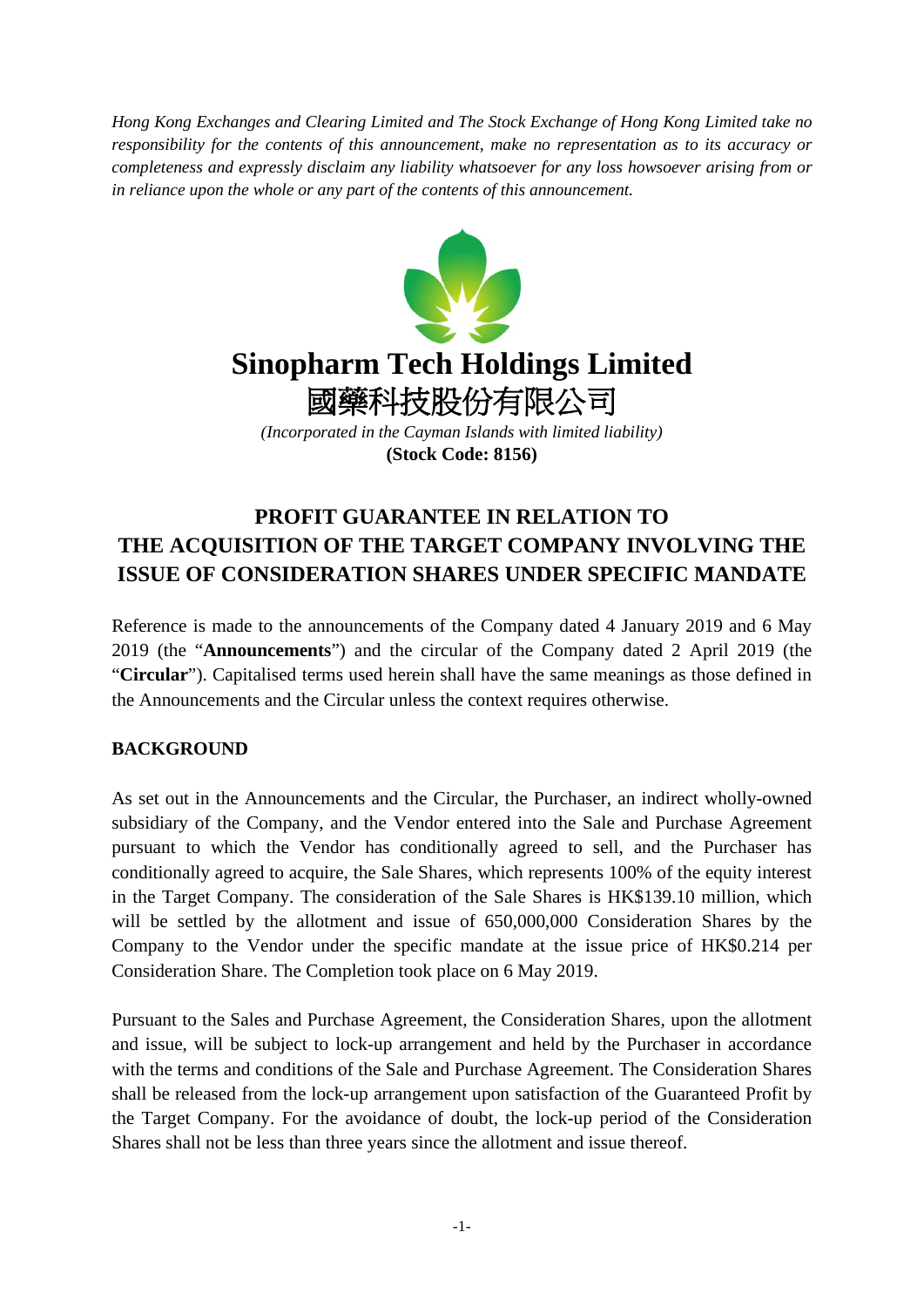In the event that the aggregate Net Profit does not meet the Guaranteed Profit (as defined below), the Consideration Shares will be released from the lock-up arrangement only after the cash compensation is made by the Vendor to the Purchaser in accordance with the Sale and Purchase Agreement. In the event that the Vendor fails to compensate the Purchaser in accordance with the Sale and Purchase Agreement, the Purchaser shall have the right to sell the locked-up Consideration Shares in return for such compensation amount in cash. There was no such option to dispose of the Sale Shares to the Vendor in accordance with the Sale and Purchase Agreement.

#### **NON-FULFILLMENT OF THE PROFIT GUARANTEE**

Pursuant to the Sale and Purchase Agreement, the Vendor warranted to the Purchaser that (i) the actual net profit after taxation of the Target Company (the "**Net Profit**") for each of the three years ended 31 December 2019, 2020 and 2021 shall not be less than HK\$23,000,000, HK\$23,000,000 and HK\$23,000,000, respectively; or (ii) the aggregate Net Profit for the three years ended 31 December 2019, 2020 and 2021 shall not be less than HK\$69,000,000 in total (the "**Guaranteed Profit**"). If the aggregate Net Profit for the three years ended 31 December 2019, 2020 and 2021 was less than the Guaranteed Profit, the Vendor shall compensate the Purchaser the shortfall multiplied by a compensation factor of 1.7 in cash. The Vendor shall settle the compensation amount, if any, within 30 business days following the issue of written confirmation in respect of the shortfall by the Purchaser on or before 30 June 2022.

Based on the unaudited management accounts of the Target Company prepared in accordance with Hong Kong Financial Reporting Standards, the Target Company recorded net profit after taxation of approximately HK\$10.5 million and HK\$5.9 million for the two years ended 31 December 2019 and 2020 respectively, and net loss after taxation of approximately HK\$2.0 million for the year ended 31 December 2021. The aggregate Net Profit for the three years ended 31 December 2019, 2020 and 2021 was approximately HK\$14.4 million and hence the Guaranteed Profit could not be fulfilled. Accordingly, the compensation of approximately HK\$92.8 million (the "**Compensation**"), being the shortfall of the Guaranteed Profit of approximately HK\$54.6 million multiplied by a compensation factor of 1.7, shall be payable by the Vendor within 30 business days following the issue of written confirmation in respect of the shortfall by the Purchaser on 23 May 2022.

The Target Group has been engaged in (i) provision of business management and consulting services (with respect to Internet Plus, blockchain, big data and database management, etc.), overseas sourcing, online trade, technology development for e-commerce platforms (including payment, membership management and precision marketing), technical services; and (ii) provision of internet plus supply chain services. The revenue of the Target Company has been decreasing during the three years ended 31 December 2021 because certain online platform supply chain business contracts have not been renewed and provision of business management and consulting services to Sino-TCM was suspended due to the outbreak of the COVID-19 pandemic in the PRC, leading to the non-fulfilment of the Guaranteed Profit.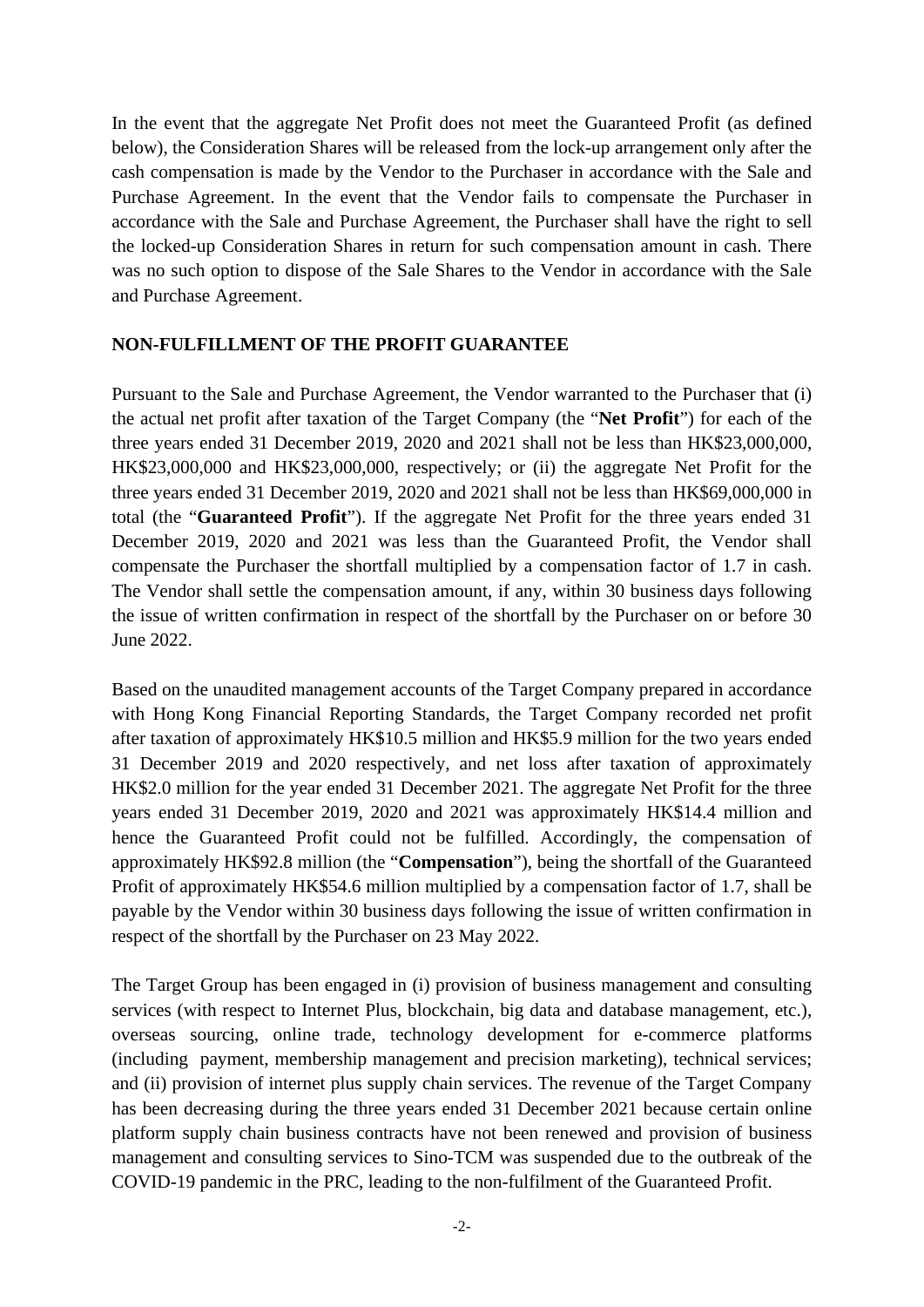As at 23 May 2022, the Vendor has not fulfilled its obligations in relation to the Guaranteed Profit of the Sale and Purchase Agreement. On 23 May 2022, the Purchaser and the Vendor signed a confirmation letter and mutually agreed on the amount of the Compensation of approximately HK\$92.8 million and entered into a settlement agreement in relation to the settlement arrangement of the Compensation (the "**Settlement Agreement**'').

#### **SETTLEMENT AGREEMENT**

The principal terms of the Settlement Agreement are set out as follows:

Date: 23 May 2022 (after trading hours of the Stock Exchange) Parties: the Purchaser; and

the Vendor.

#### **Settlement period**

The Compensation is approximately HK\$92.8 million, which shall be paid by the Vendor to the Purchaser in the following manner:

The Compensation will be settled by 24 instalments, which will be payable on the  $15<sup>th</sup>$  and the last day of each month commencing on 15 July 2022 and ending on 30 June 2023. The minimum payment amount of each instalment is HK\$3,869,028. If the Vendor fails to pay the minimum compensation amount in any one of instalments, the Purchaser has the right to request settlement of the remaining amount of the Compensation from the Vendor immediately.

#### **Lock-up of the Consideration Shares**

Pursuant to the Sales and Purchase Agreement, if the aggregate Net Profit does not meet the Guaranteed Profit, the Consideration Shares will be released from the lock-up arrangement only after the cash Compensation is made by the Vendor to the Purchaser. Therefore, the Consideration Shares will be released from the lock-up arrangement only after the Compensation is fully settled by the Vendor to the Purchaser through 24 instalments on or before 30 June 2023.

#### **REASONS FOR AND BENEFITS OF THE SETTLEMENT AGREEMENT**

In view of the reasons that the non-fulfillment of Guaranteed Profit were mainly attributable to the extraordinary and unexpected circumstances caused by the COVID-19 pandemic and were beyond the control of the Vendor, the Purchaser and the Vendor agreed to extend the settlement period of Compensation up to 30 June 2023 through 24 installments.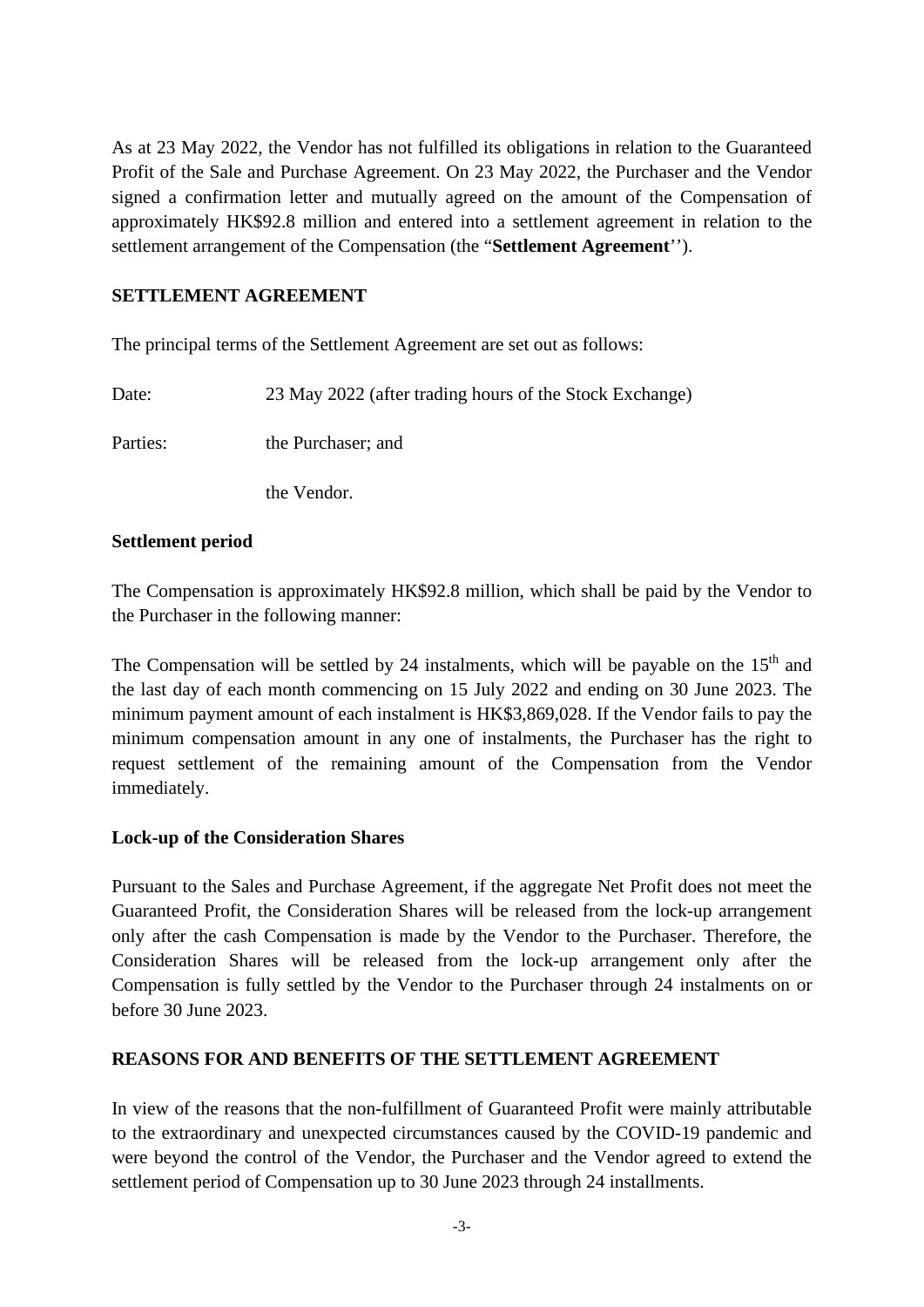Given that the outbreak of the COVID-19 pandemic in the PRC and prolonged preventive measures imposed by the PRC government, the Settlement Agreement allows the Vendor to settle the Compensation by instalment and provide certain flexibility for the Vendor to arrange sufficient funding for full settlement of the Compensation. Pursuant to the Settlement Agreement, the Purchaser will receive approximately HK\$7.7 million each month from the Vendor and the Compensation will be fully settled within 12 months on or before 30 June 2023. The Company intends to apply the Compensation for general working capital purpose. The Directors are of the view that the Compensation will strengthen the Group's cash position and liquidity.

As disclosed in the annual report of the Company for the year ended 30 June 2021, apart from operating the lottery-related services business and Internet plus services business (including the business of the Target Company), the Group also devoted its resources to develop a new business segment on the manufacturing and distribution of personal protective equipment. Although the Target Company was unable to achieve the Guaranteed Profit, the Group's principal businesses have not been adversely affected and the management of the Company has been reviewing the Group's business structure from time to time to minimize the negative impact on revenue due to the COVID-19 pandemic and reasonably allocating resources to maximize profitability and exploring business opportunities amidst the difficulties.

The Directors are of the opinion that the Vendor has not fulfilled its obligations in relation the Guaranteed Profit of the Sale and Purchase Agreement. In light of the above, the Directors consider that the terms of the Settlement Agreement are fair and reasonable, the transaction contemplated thereunder is on normal commercial terms and in the interests of the Company and the Shareholders as a whole.

> By order of the Board **Sinopharm Tech Holdings Limited** 國藥科技股份有限公司 **CHAN Ting**  *Chairperson*

Hong Kong, 23 May 2022

*As at the date of this announcement, the Board comprises Mr. CHAN Ting, Mr. LIAO Zhe and Mr. CHEUK Ka Chun Kevin as executive Directors, Madam CHEUNG Kwai Lan and Dr. CHENG Yanjie as non-executive Directors and Mr. LAU Fai Lawrence, Dr. LIU Ta-pei and Mr. CHAU Wai Wah Fred as independent non-executive Directors.*

*This announcement, for which the Directors collectively and individually accept full responsibility, includes particulars given in compliance with the GEM Listing Rules for the purpose of giving information with regard to the Company. The Directors, having made all reasonable enquiries,*